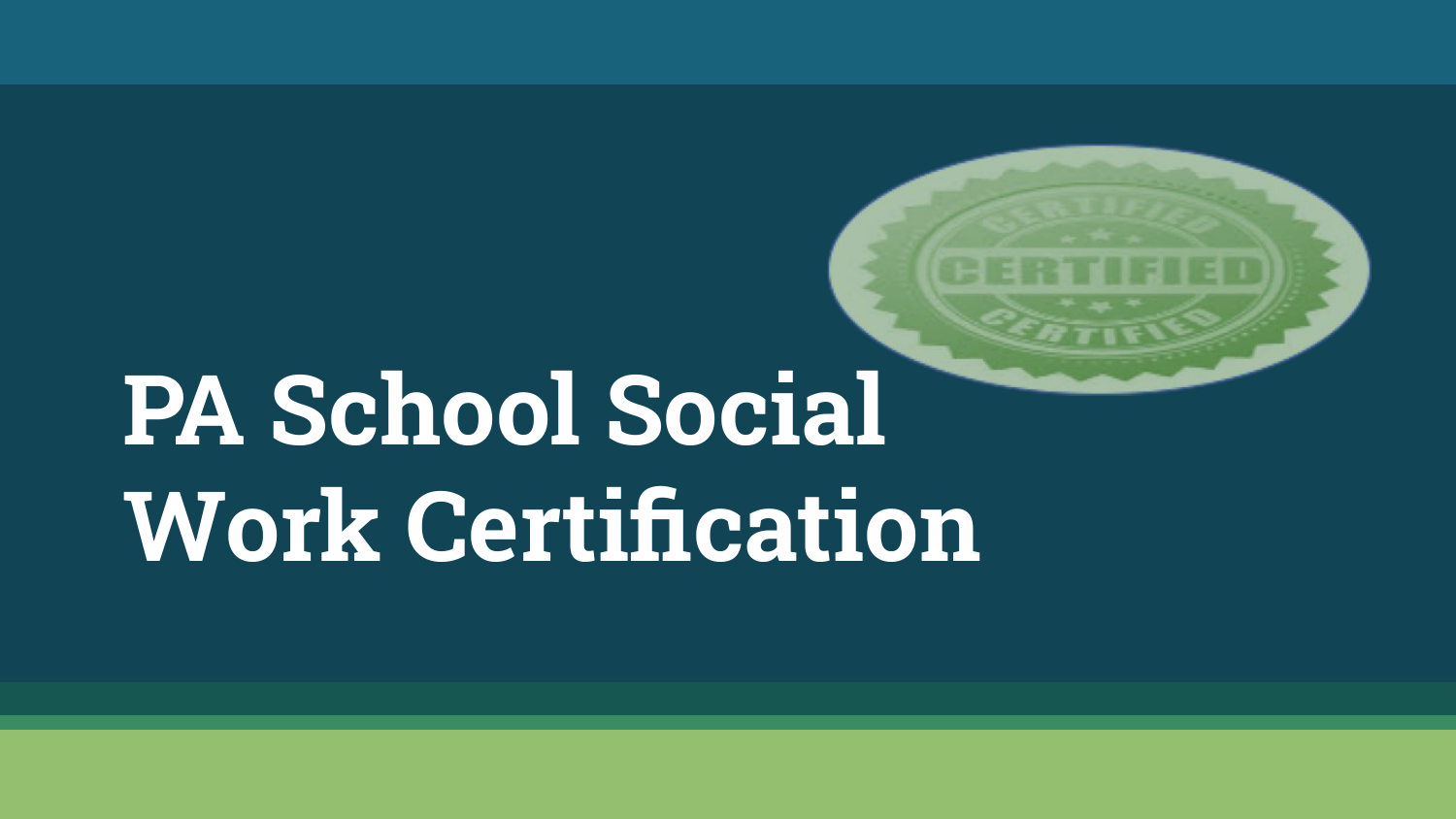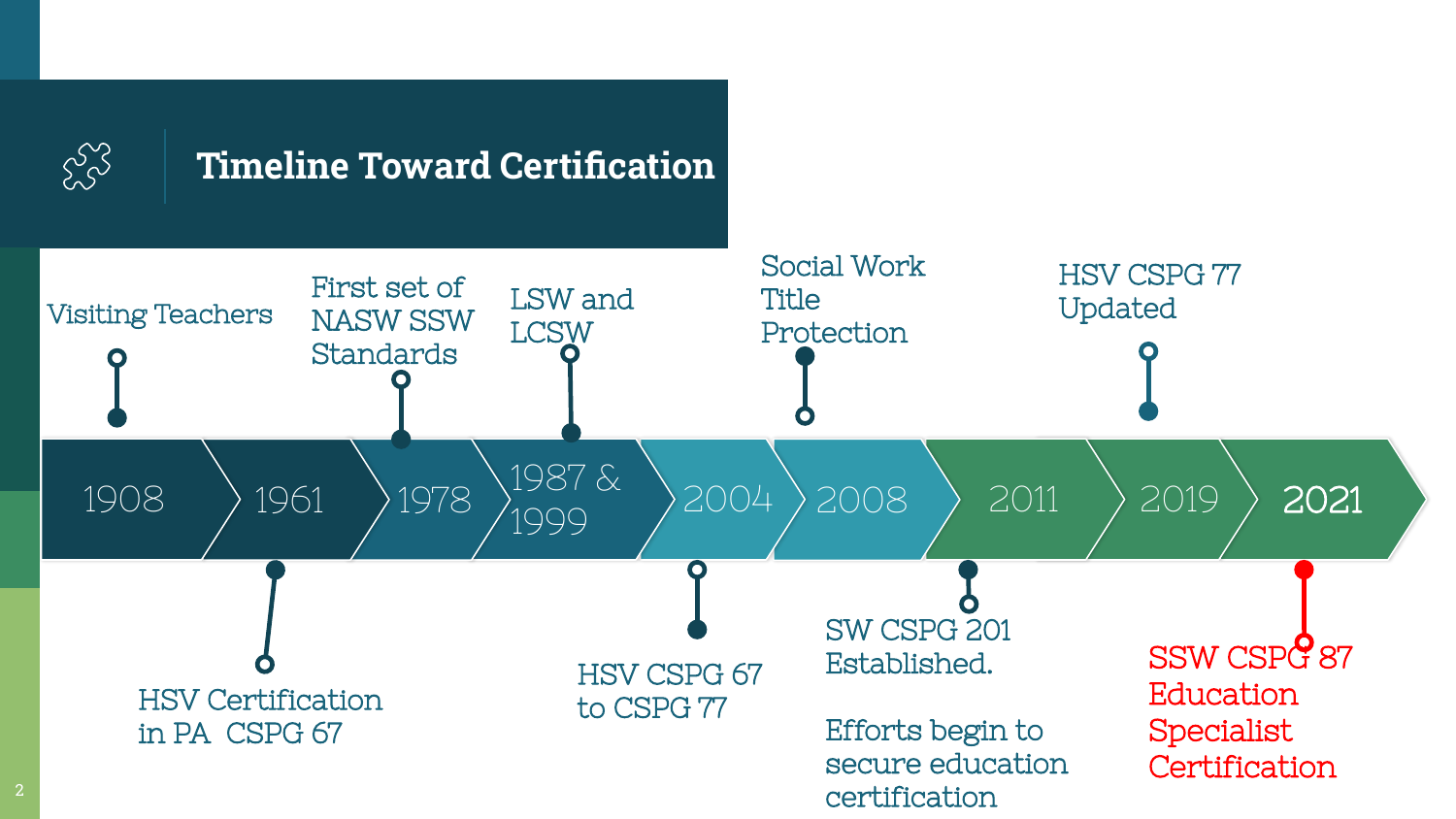#### Where we are now

#### CSPG 201

A person employed in the position of School Social Worker must hold a current license as a social worker (LSW) or licensed clinical social worker (LCSW) issued by the Pennsylvania Department of State and maintain that license to be employed under this staffing assignment as School Social Worker.

#### CSPG 87

A School Social Worker Educational Specialist certificate is issued to an individual who holds a master's degree in social work …and who is licensed through the Pennsylvania Department of State, Bureau of Occupational Affairs, as a licensed social worker (LSW) or licensed clinical social worker (LCSW). A person employed in the position of School Social Worker must maintain their certificate and their license ….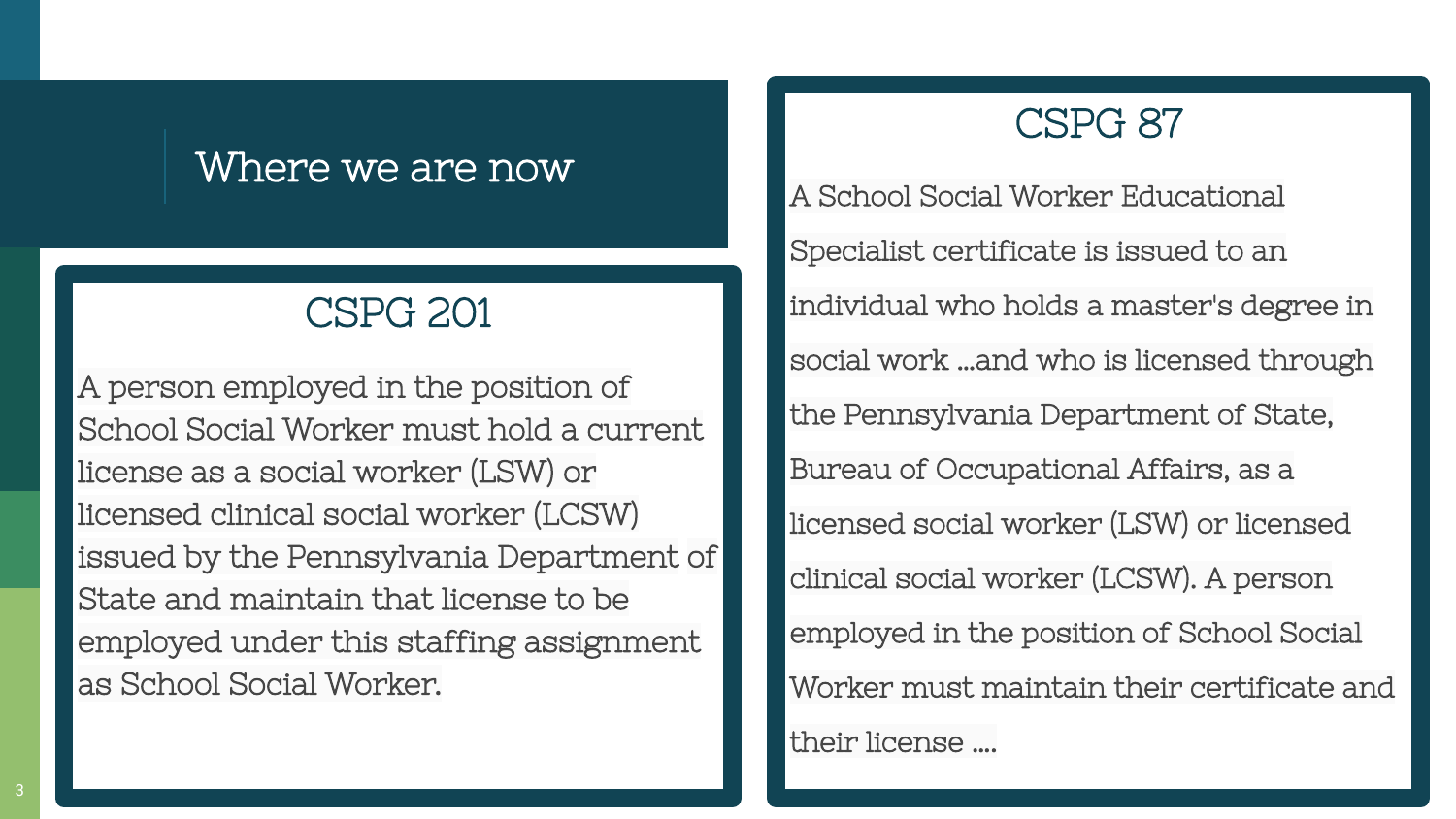# **CSPG 87 - Special Considerations**

Individuals who are licensed as a LSW or LCSW in accordance with CSPG #201 or hold a PA Home and School Visitor Certificate may apply for and receive School Social Worker certificate if they satisfy the following requirements:

- **●** Are currently employed through the Pennsylvania Department of State as a LSW or LCSW
- **●** Are currently employed by a local educational agency (LEA) in the Commonwealth; and
- **●** Have completed at least one year of satisfactory service as a School Social Worker or other titled position providing social work related services in a Commonwealth LEA within the prior two years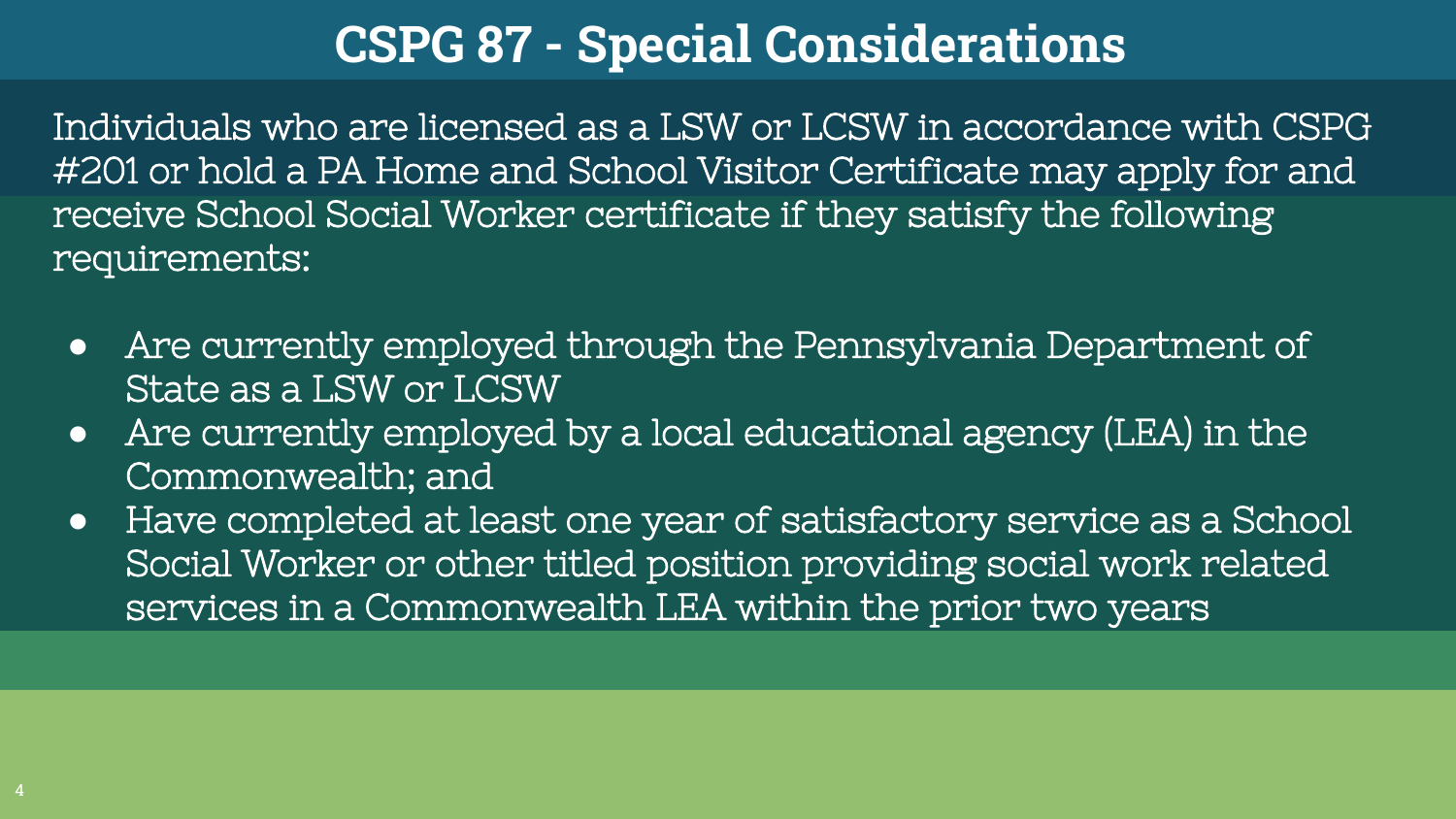## AFTER AUGUST 1, 2023

All persons employed as a School Social Worker must either:

- 1) Hold a valid, active Pennsylvania School Social Worker Educational Specialist certificate
- 2) Have an emergency permit, be a LSW or LCSW and be enrolled in a PDE approved school social work program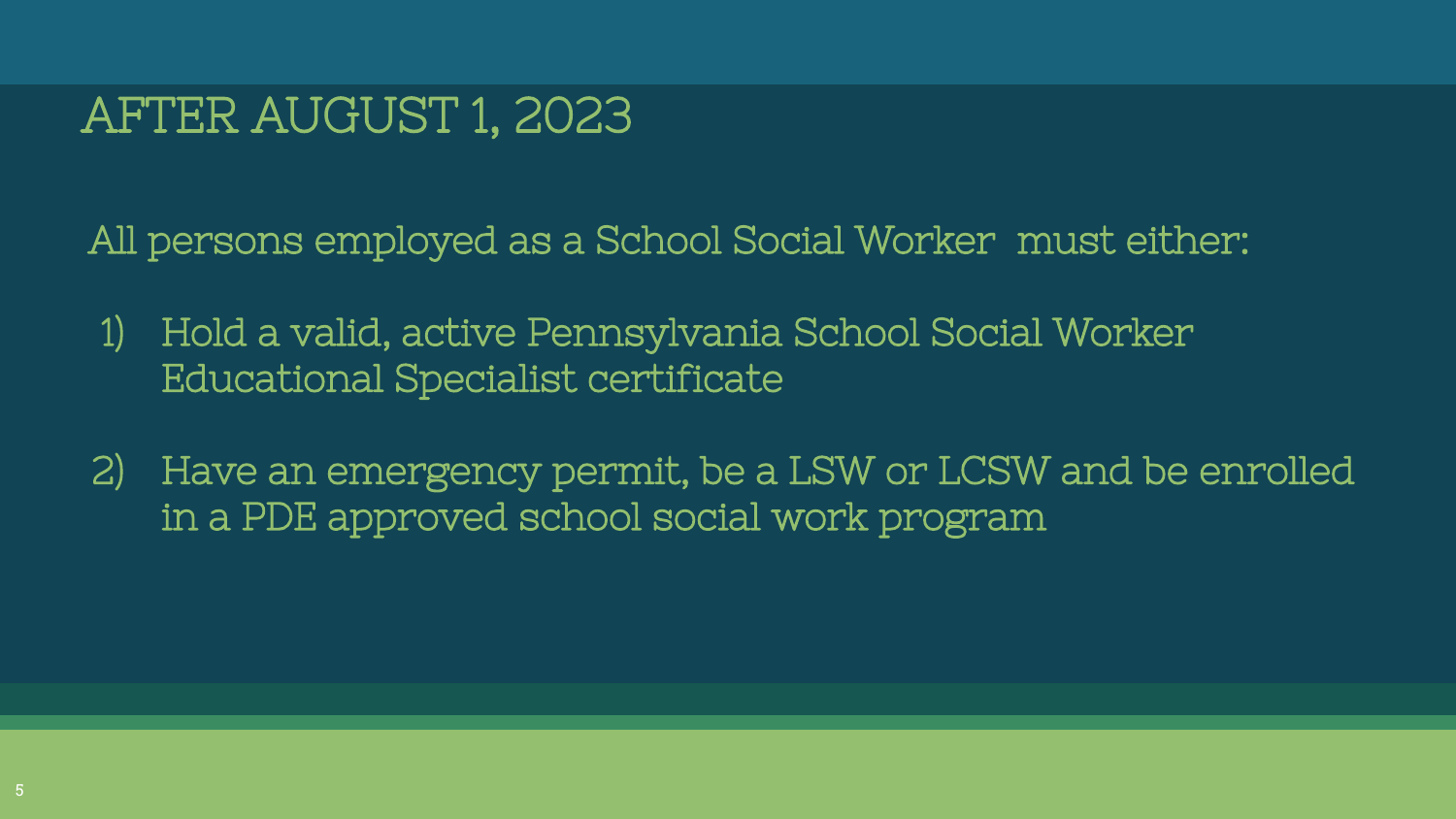How does SSW **Certification** affect Home and School Visitors?

If you hold an HSV and work as an HSV - no change - keep being Awesome!

SSW certification does not replace HSVs nor is it a mandated position

If you hold an HSV and have a MSW/LSW/LCSW, applying for certification is highly recommended

This is the only window for the alternative path toward certification.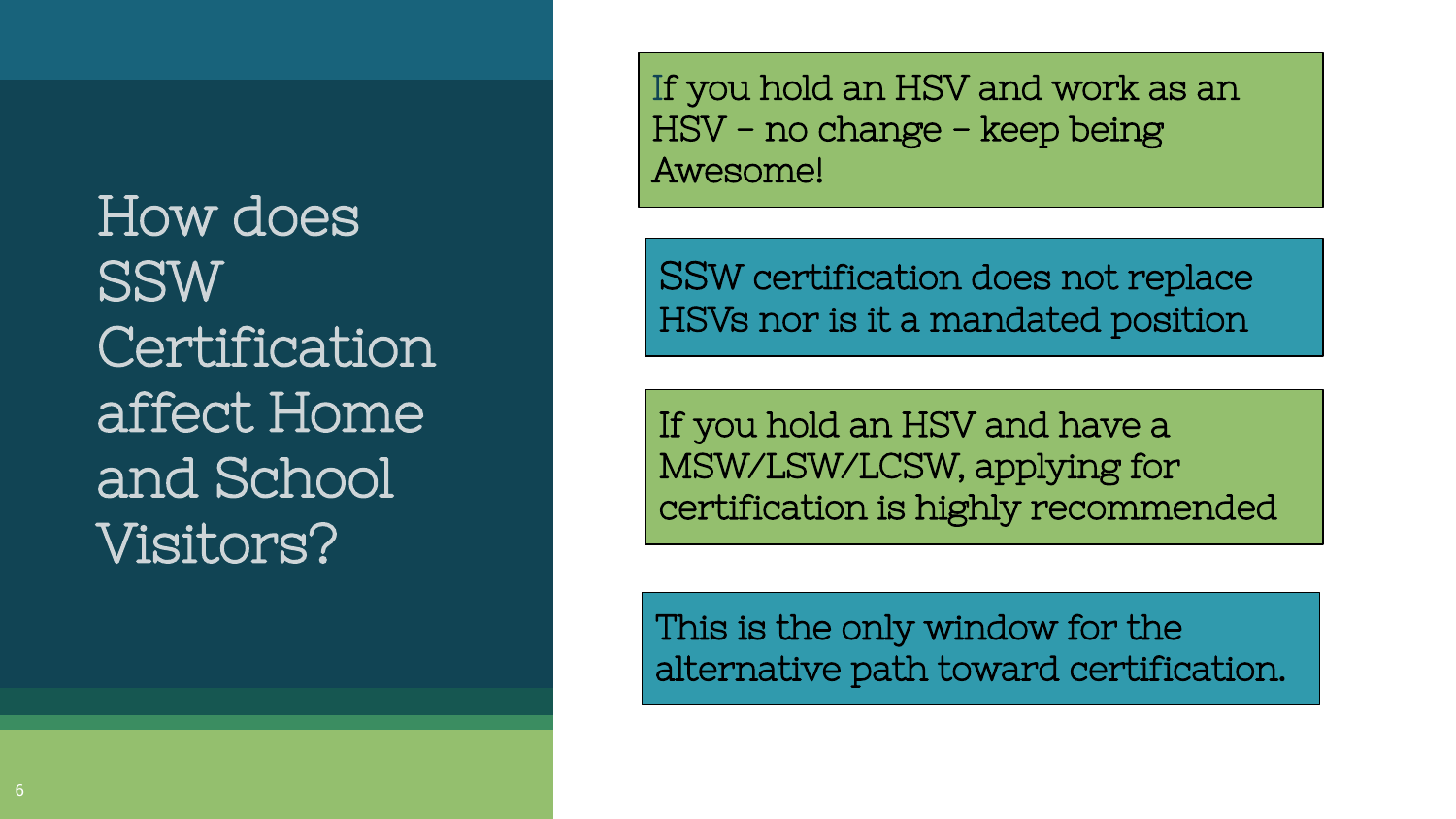School Employed Professionals that SSW **Certification** will affect…

LPCs DSW - PhDs (but not MSW/LSW/LCSW) Act 68 Social Workers BSWs

All will need to obtain the necessary education and/or license as outlined in the CSPG 87 to apply for SSW certification

If an individual does not satisfy the requirements set forth in [CSPG#87](https://www.education.pa.gov/Educators/Certification/Staffing%20Guidelines/Pages/CSPG87.aspx), districts should not utilize the individual in the position of "School Social Worker". Districts that utilize individuals who are not appropriately certified to serve in the position of School Social Worker may be subject to subsidy withholding in accordance with state law. ~PDE FAQ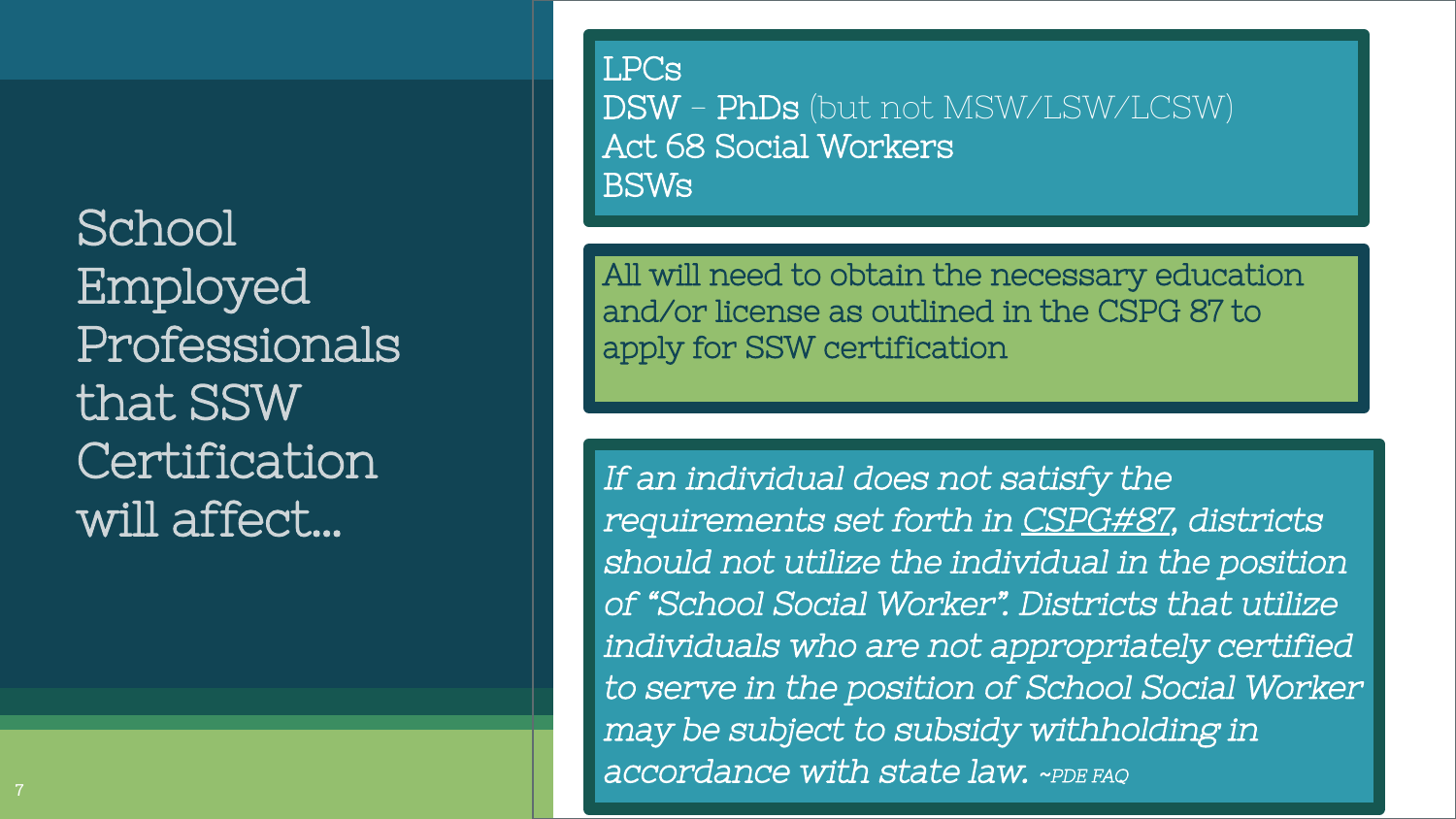#### **Benefits of SSW Certification**

- **▪** Equal footing with educationally certified colleagues
- **▪** Act 48 requirements, Code of Conduct and Professional Educator Discipline Act.
- **▪** Removes the question of being able to be part of the union
- **▪** Creates standards for who can provide social work services in schools
- **▪** May assist districts in obtaining federal funding
- **▪** Career advancement within the school system
- **▪** Accurate reporting to PDE
- **▪** "Title protection"
- **▪** Could assist SSWs in salary negotiation or salary placement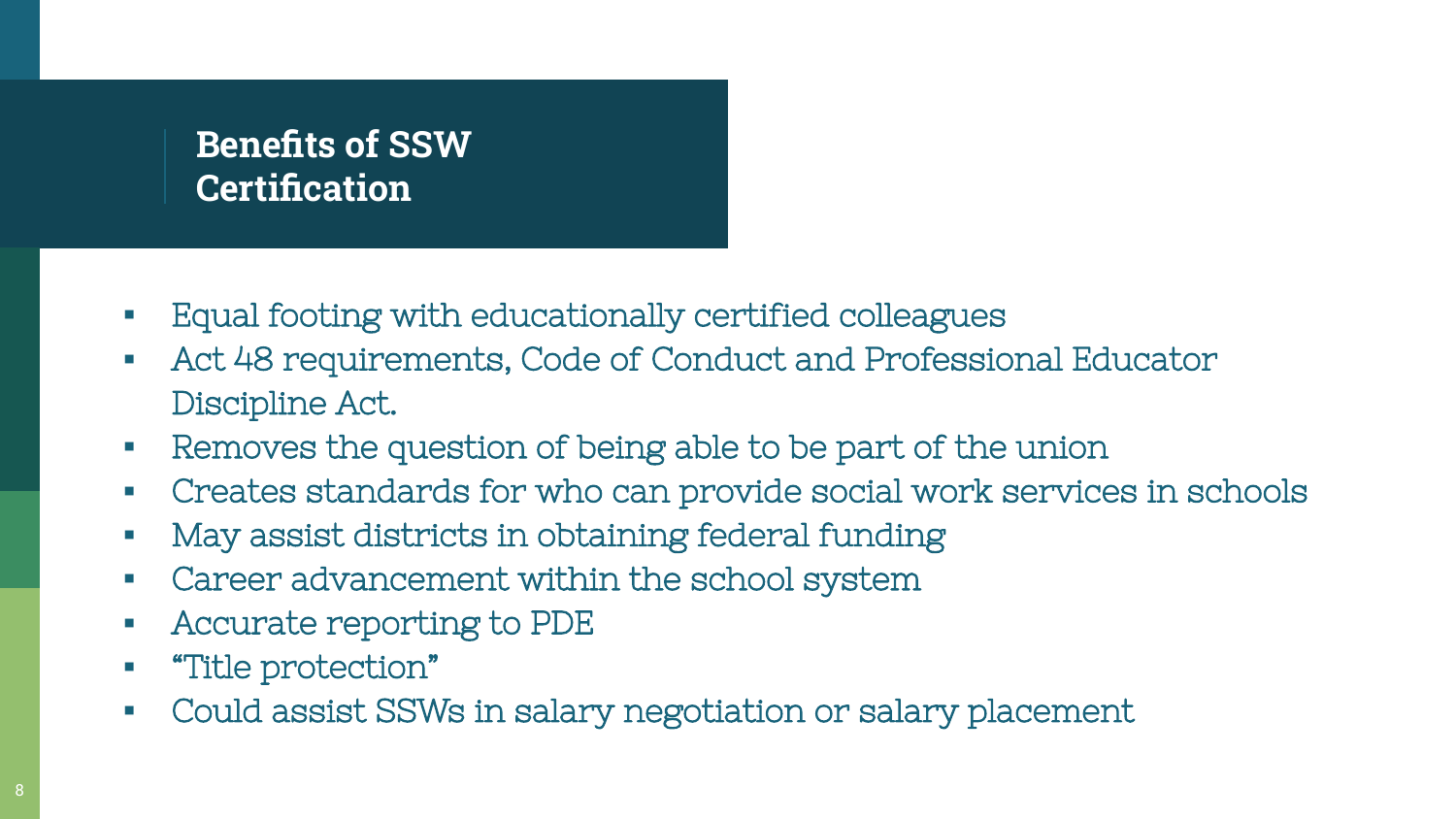# **School Social Work Evaluation Act 13**

### Framework for Observation & Practice - NTP School Social Worker/Home and School Visitor

<https://www.pdesas.org/EducatorFrameworks/EducatorEffectiveness/>

#### Uses the same Danielson model as teachers

- **▪** 4 Domains
- **▪** Adapted to reflect SSW and HSV tasks
- **▪** Provides examples of artifacts for portfolio
- **▪** Created questions for supervisors that encourage discussion and education
- **▪** Perfect opportunity to educate our administrators of SSW tasks, roles, and value
- **▪** Developed for 2021-2022 implementation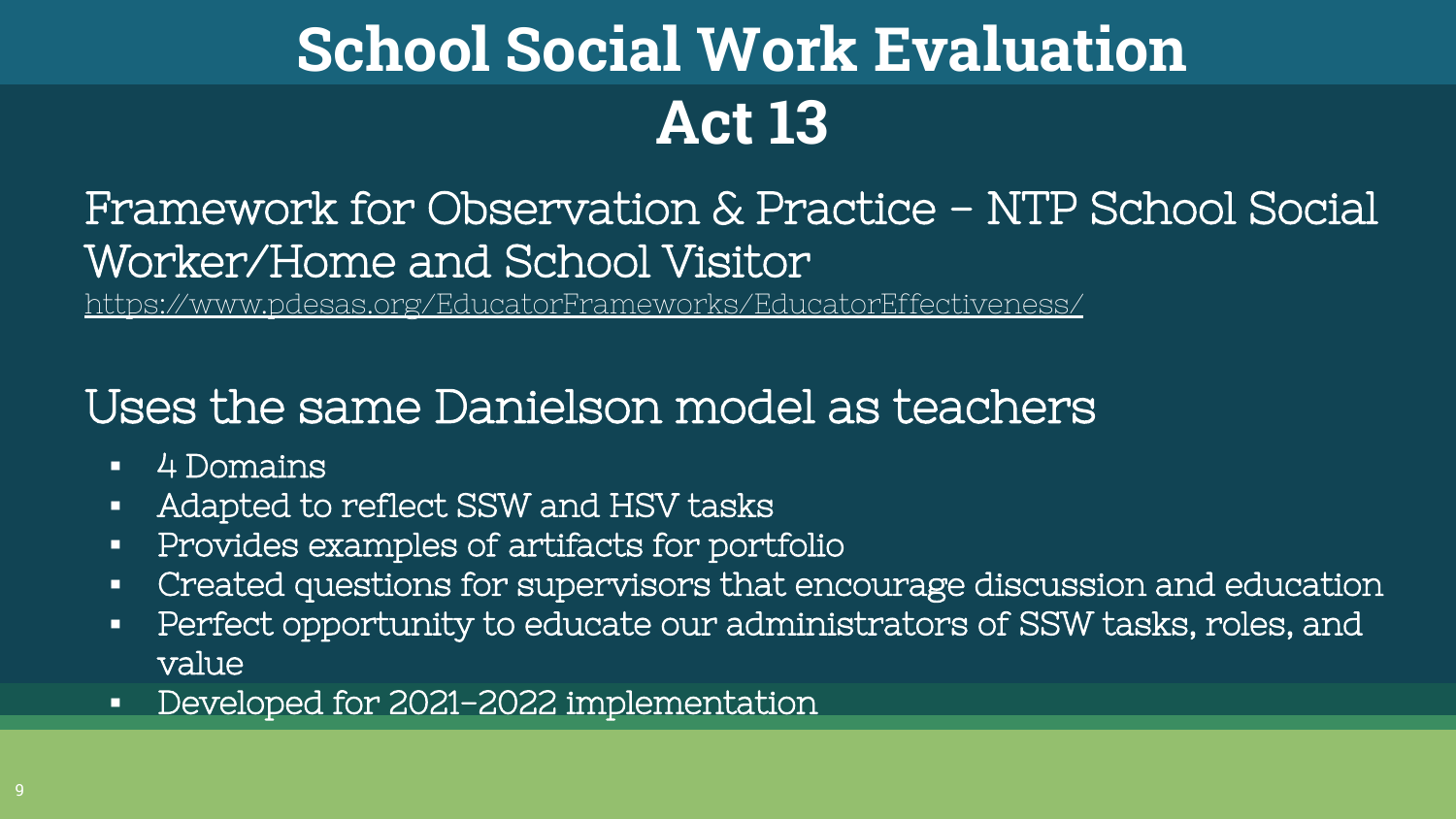# **Level I to Level II**

# You have 6 years to complete the following:

# **○** Induction

- 24 postbaccalaureate (your MSW covers this)
- **○** 3 years of satisfactory service
- **○** Assessments (6 semi-annual satisfactory ratings completed

**<https://www.education.pa.gov/Educators/Certification/PAEducators/LevelItoLevelII/Pages/default.aspx>**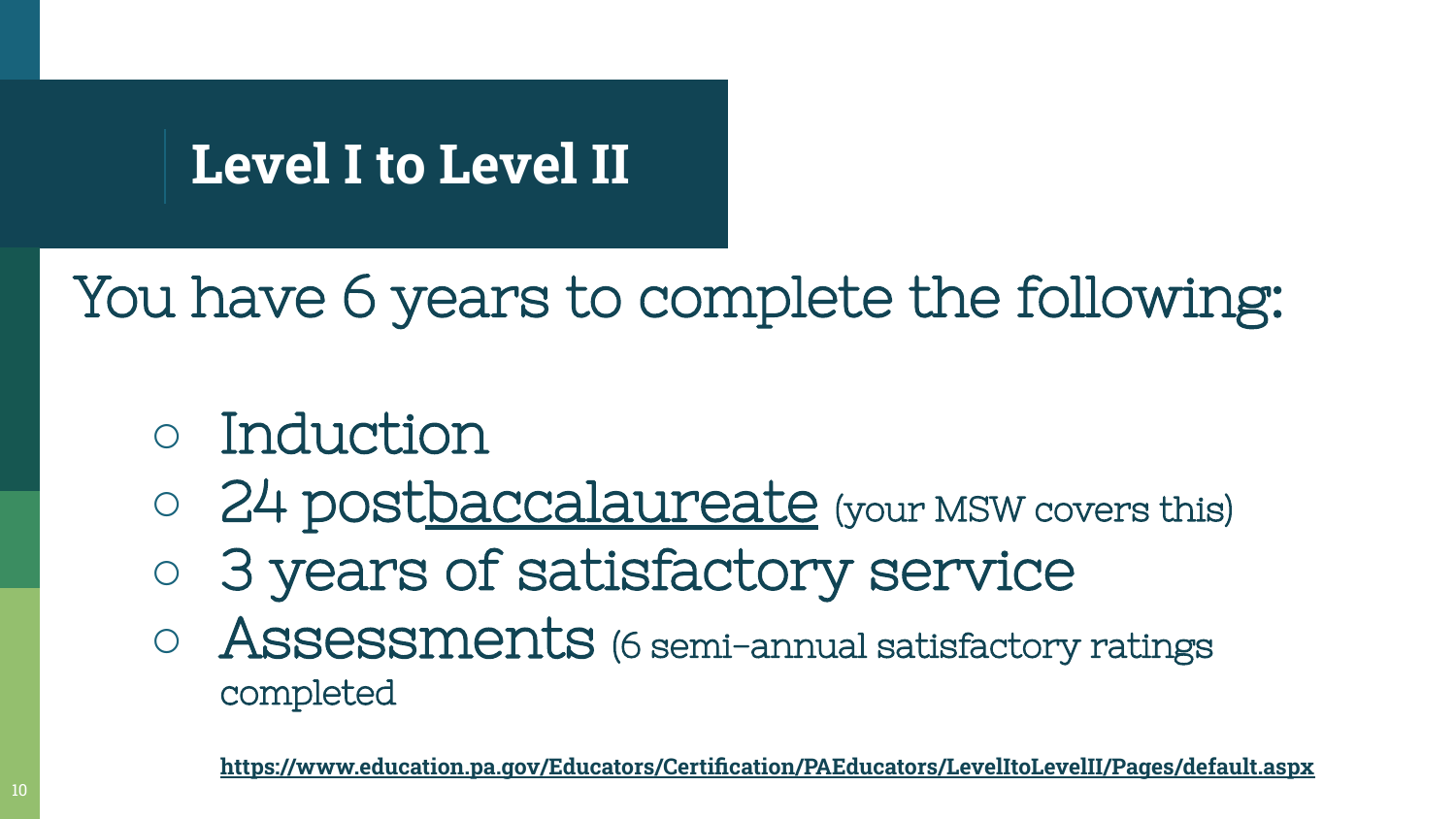## **Maintaining Level II Certification**

**Once you achieve Level II, you must earn**

**Six semester credits of collegiate study OR**

**Six CPE credits of PDE approved continuing professional education courses OR**

**180 hours of continuing professional education, programs, activities, or learning experiences through a PDE approved provider OR**

**Any combination of these every five years to maintain active certification status..**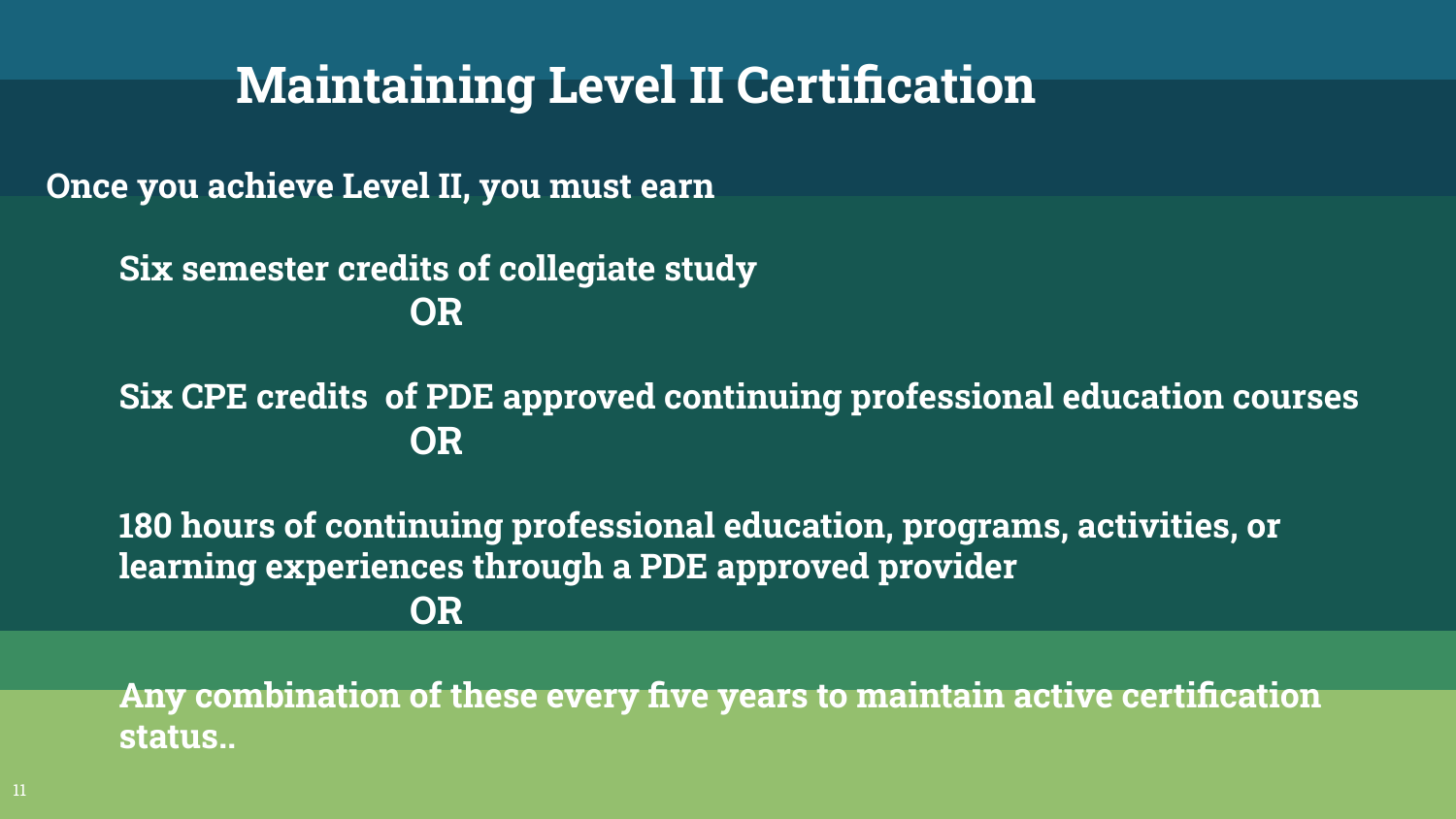

#### TIMS How-To Apply for SSW **Certification**

[https://docs.google.com/doc](https://docs.google.com/document/d/1a0GOh80caBXdGFODHTX-_uQGSyXglFIj/edit?usp=sharing&ouid=103624498998357201601&rtpof=true&sd=true) [ument/d/1a0GOh80caBXdGF](https://docs.google.com/document/d/1a0GOh80caBXdGFODHTX-_uQGSyXglFIj/edit?usp=sharing&ouid=103624498998357201601&rtpof=true&sd=true) [ODHTX-\\_uQGSyXglFIj/edit?u](https://docs.google.com/document/d/1a0GOh80caBXdGFODHTX-_uQGSyXglFIj/edit?usp=sharing&ouid=103624498998357201601&rtpof=true&sd=true) [sp=sharing&ouid=103624498](https://docs.google.com/document/d/1a0GOh80caBXdGFODHTX-_uQGSyXglFIj/edit?usp=sharing&ouid=103624498998357201601&rtpof=true&sd=true) [998357201601&rtpof=true&sd](https://docs.google.com/document/d/1a0GOh80caBXdGFODHTX-_uQGSyXglFIj/edit?usp=sharing&ouid=103624498998357201601&rtpof=true&sd=true) [=true](https://docs.google.com/document/d/1a0GOh80caBXdGFODHTX-_uQGSyXglFIj/edit?usp=sharing&ouid=103624498998357201601&rtpof=true&sd=true)

#### PDE FAQs

[https://docs.google.com/docum](https://docs.google.com/document/d/1dWf9uf2oFJgM_t96neaaiMlO0C3QDiI1/edit?usp=sharing&ouid=103624498998357201601&rtpof=true&sd=true) [ent/d/1dWf9uf2oFJgM\\_t96neaa](https://docs.google.com/document/d/1dWf9uf2oFJgM_t96neaaiMlO0C3QDiI1/edit?usp=sharing&ouid=103624498998357201601&rtpof=true&sd=true) [iMlO0C3QDiI1/edit?usp=sharing](https://docs.google.com/document/d/1dWf9uf2oFJgM_t96neaaiMlO0C3QDiI1/edit?usp=sharing&ouid=103624498998357201601&rtpof=true&sd=true) [&ouid=103624498998357201601&](https://docs.google.com/document/d/1dWf9uf2oFJgM_t96neaaiMlO0C3QDiI1/edit?usp=sharing&ouid=103624498998357201601&rtpof=true&sd=true) [rtpof=true&sd=true](https://docs.google.com/document/d/1dWf9uf2oFJgM_t96neaaiMlO0C3QDiI1/edit?usp=sharing&ouid=103624498998357201601&rtpof=true&sd=true)

#### Framework for SSW Certification

[https://www.education.pa.go](https://www.education.pa.gov/Documents/Teachers-Administrators/Certification%20Preparation%20Programs/Specific%20Program%20Guidelines/School%20Social%20Worker.pdf) [v/Documents/Teachers-Ad](https://www.education.pa.gov/Documents/Teachers-Administrators/Certification%20Preparation%20Programs/Specific%20Program%20Guidelines/School%20Social%20Worker.pdf) [ministrators/Certification%2](https://www.education.pa.gov/Documents/Teachers-Administrators/Certification%20Preparation%20Programs/Specific%20Program%20Guidelines/School%20Social%20Worker.pdf) [0Preparation%20Programs/](https://www.education.pa.gov/Documents/Teachers-Administrators/Certification%20Preparation%20Programs/Specific%20Program%20Guidelines/School%20Social%20Worker.pdf) [Specific%20Program%20Gui](https://www.education.pa.gov/Documents/Teachers-Administrators/Certification%20Preparation%20Programs/Specific%20Program%20Guidelines/School%20Social%20Worker.pdf) [delines/School%20Social%20](https://www.education.pa.gov/Documents/Teachers-Administrators/Certification%20Preparation%20Programs/Specific%20Program%20Guidelines/School%20Social%20Worker.pdf) [Worker.pdf](https://www.education.pa.gov/Documents/Teachers-Administrators/Certification%20Preparation%20Programs/Specific%20Program%20Guidelines/School%20Social%20Worker.pdf)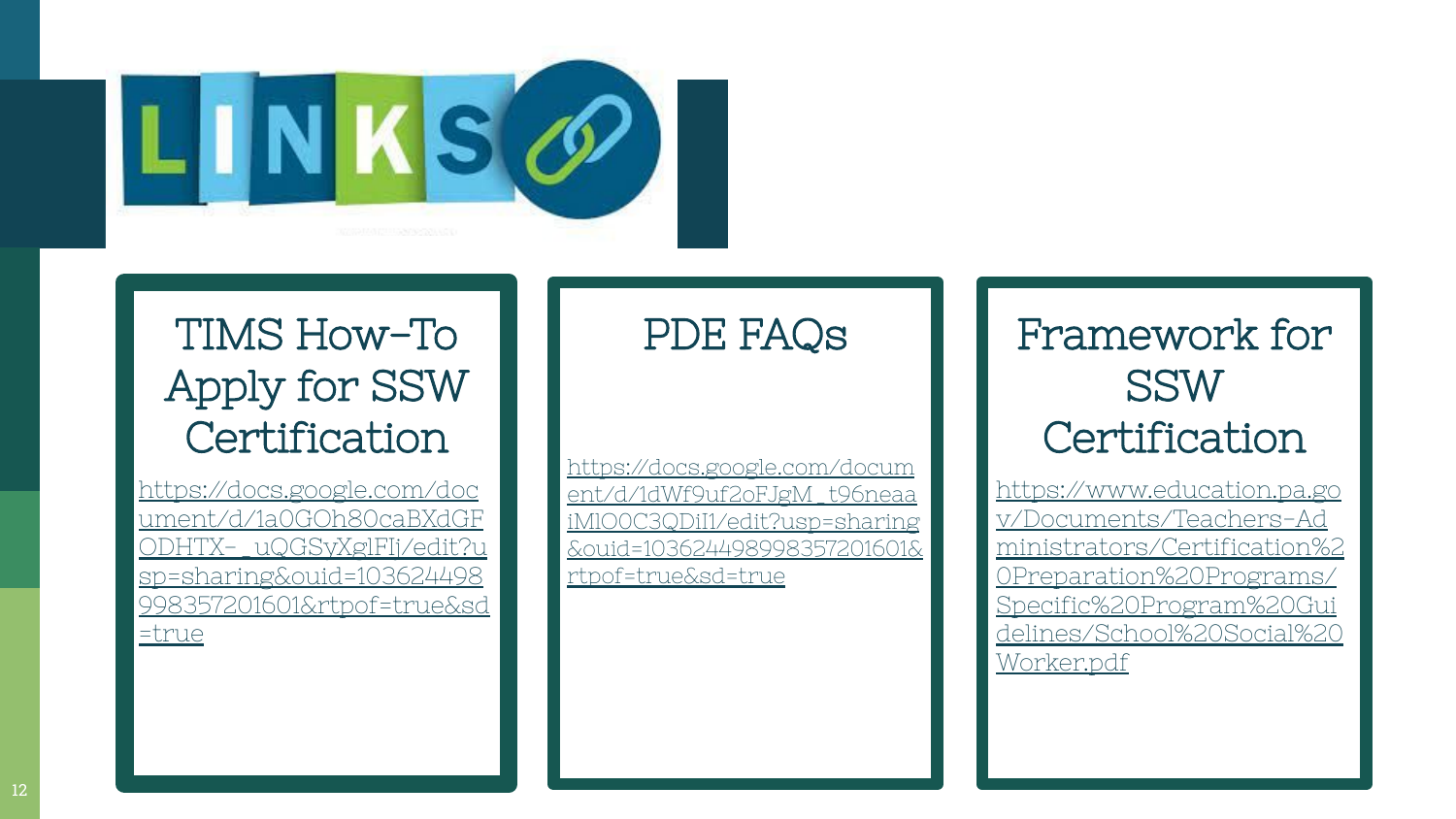Stay informed by being a member of PASSWP

- **●** Membership is \$35/year
- **●** FREE CEUS/Professional Development
- **●** Follow our Facebook Page
	- **○** <https://www.facebook.com/passwp>
- **●** PASSWP Webpage **○** Passwp.com
- **●** Biennial Conference
- **●** Questions? passwp@gmail.com